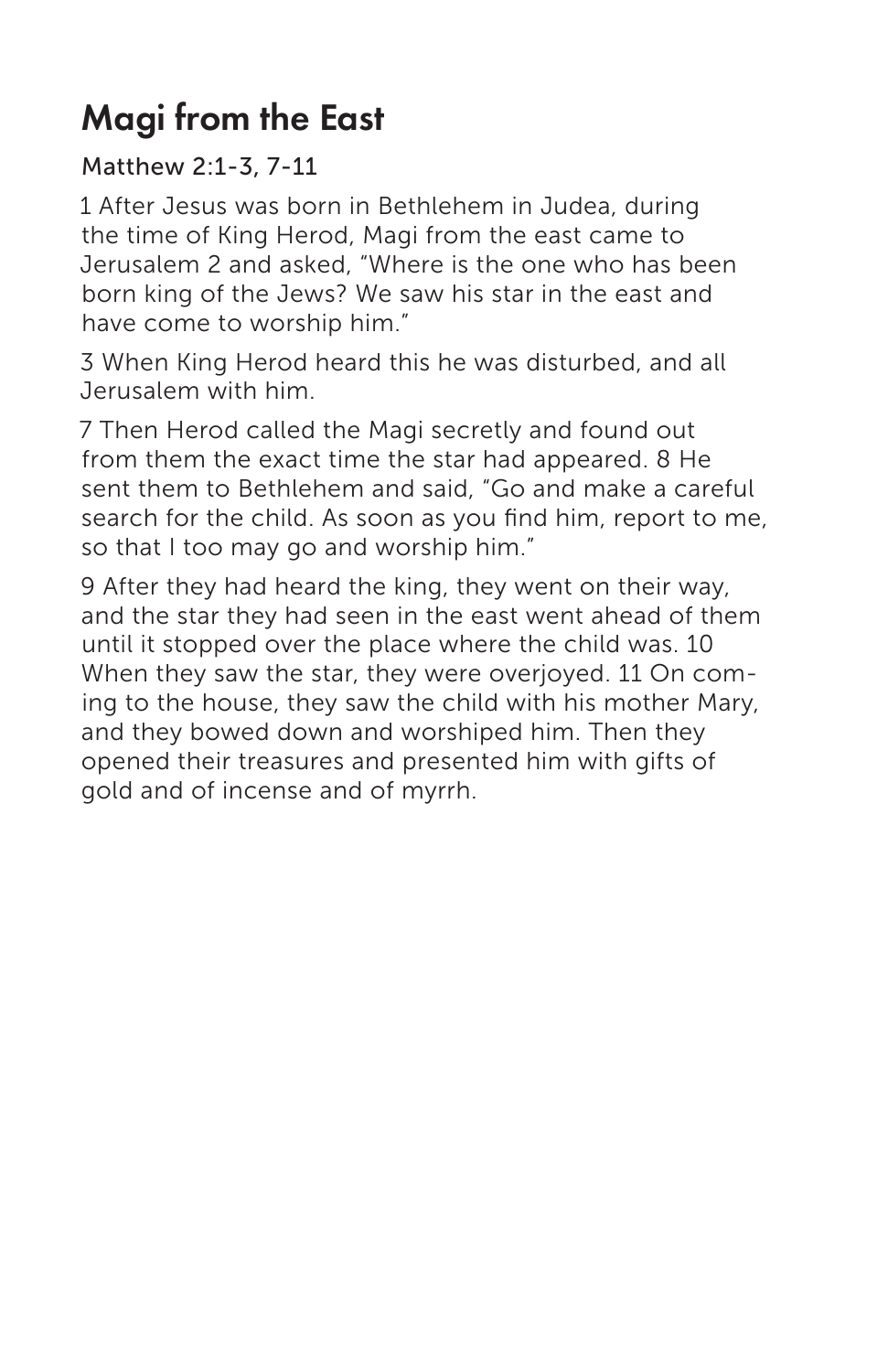Message notes:

Additional notes: When your heart is set to find God, He will \_\_\_\_\_\_\_\_\_\_\_\_\_ for you to find Him. The Magi had learned to not let their own power \_\_\_\_\_\_\_\_\_\_\_\_\_\_\_\_\_\_\_\_\_\_ them. God will \_\_\_\_\_\_\_\_\_\_\_\_\_\_\_\_\_\_\_\_\_\_\_\_\_\_\_\_\_\_\_\_ of your throne. It doesn't matter where you are gathered, it is you are gathered around. The \_\_\_\_\_\_\_\_\_\_\_\_\_\_\_\_\_\_\_\_\_\_\_\_ you have, you are accountable for, but you are not evil for having it. We are a Kingdom that is centered on **William** not politics, hobbies, or economics.